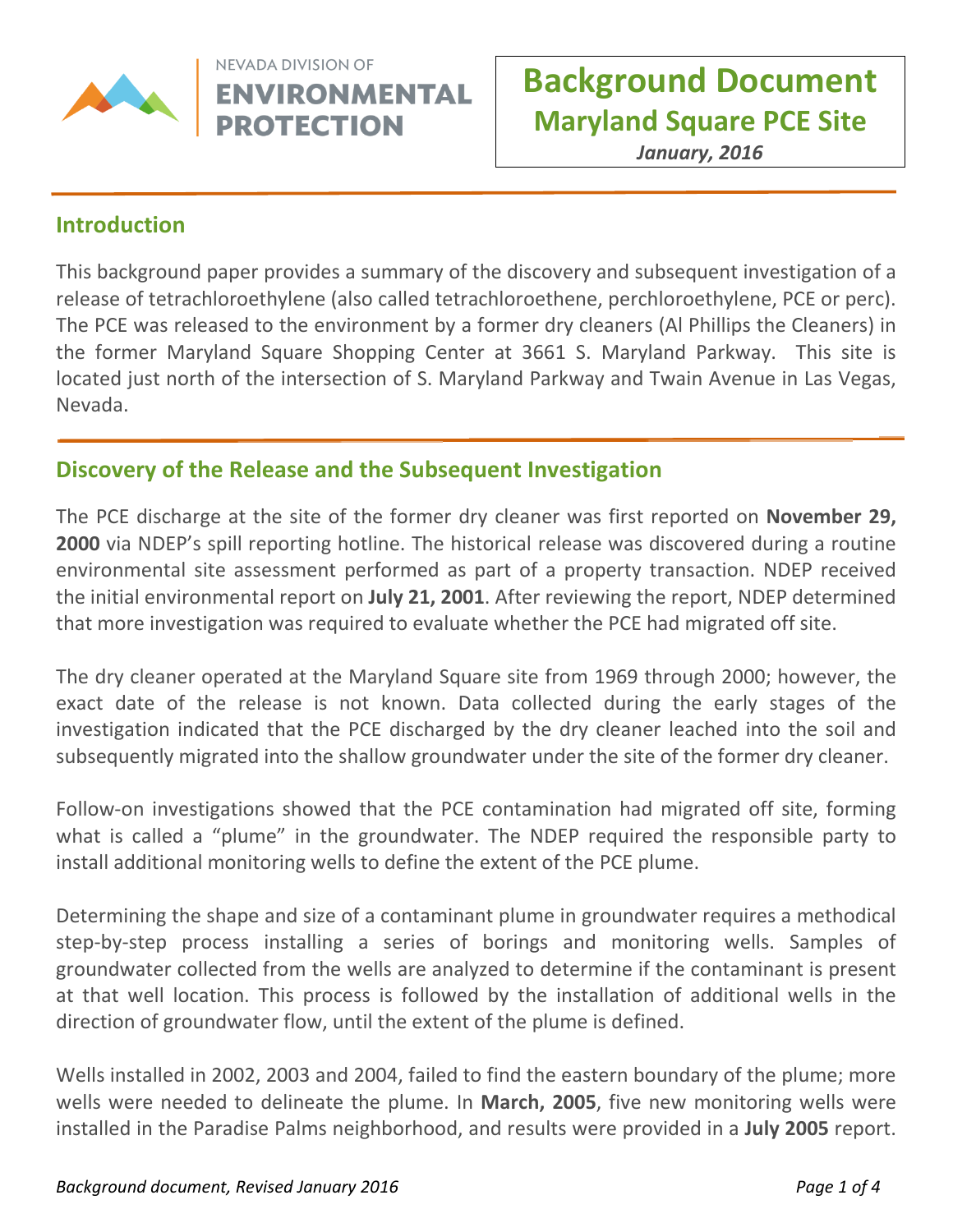This 2005 report presented the first data showing that the PCE plume had migrated more than 2,000 feet east of the source area and extended beneath the residential neighborhood east of Boulevard Mall (See report at: http://www.ndep.nv.gov/pce/record/2005-07-11-a.pdf ).

In April 2006, two more wells were installed farther to the east on Seneca Lane near Spencer Street and at Ottawa Circle. The information collected in 2006 indicated that the Maryland Square PCE plume was atypically long compared with other PCE sites the Las Vegas Valley and extended at least several thousand feet from the source area. In September 2006, responsibility for the case was transferred from NDEP's Las Vegas office to NDEP's headquarters in Carson City so greater staff resources could be devoted to the case.

# NDEP Requires Preparation of a Soil-Vapor Sampling Plan and New Corrective Action Plans for Cleanup of Soil and Groundwater

Following an **October 2006** meeting with representatives for the potentially responsible party, the NDEP sent a letter requiring the former dry cleaners to (1) conduct soil vapor sampling in the neighborhood to the east of Boulevard Mall, (2) prepare a detailed investigation and plan for removal of the contaminated soil at the dry cleaner site, (3) perform additional characterization of the groundwater contamination, and (4) prepare a Corrective Action Plan (CAP) for remediating groundwater.

Sampling for the soil gas study was conducted in March 2007, with a total of 32 soil gas samples collected from 16 locations. The NDEP evaluated the results using the Johnson-Ettinger model, as provided by the U.S. Environmental Protection Agency (EPA), to assess the potential for vapor intrusion into homes. Although the model output indicated there was no immediate health threat to residents, it predicted that concentrations of PCE in the indoor air in homes could exceed the EPA's health-protective level for long-term (>30 years) exposure.

## Meetings with Residents and Sampling of Indoor Air

On August 27, 2007, the NDEP mailed notification letters and information packets to approximately 150 residents and property owners, a press release was issued and the Maryland Square website and phone lines went live. In September and October of 2007, NDEP staff met with residents at their homes for personal meetings to answer questions, provide information, and obtain permission to sample the indoor air at the residence.

Following general EPA guidelines, NDEP contractors collected samples of indoor air from homes with permission of the residents through October. On November 28, 2007, the NDEP sent sample results to each resident whose home was sampled during September and October, 2007. In December, 2007, NDEP representatives met with all interested homeowners to discuss their sample results and answer their questions.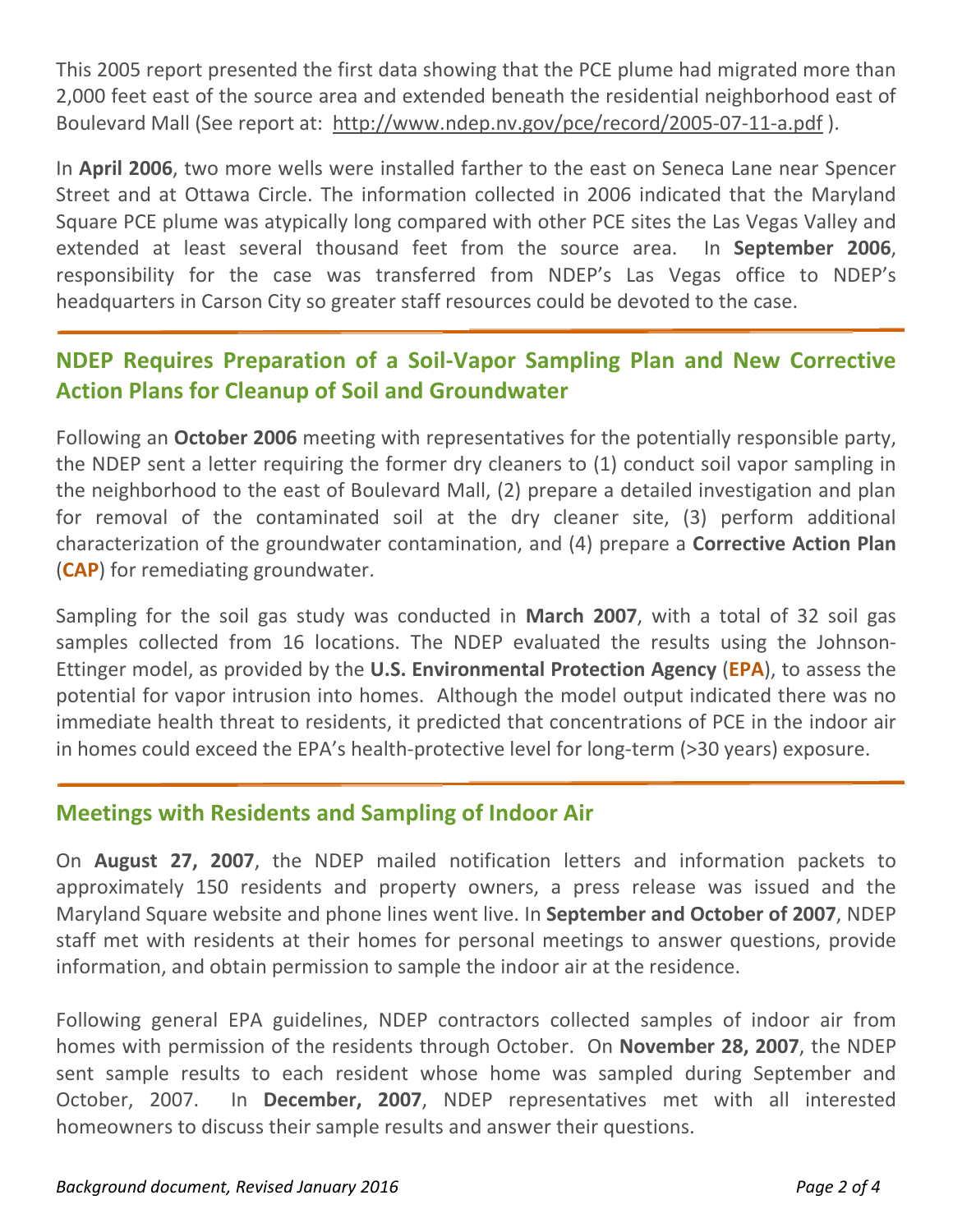In February 2008, the NDEP sent out additional notification letters to residents to (1) offer indoor air sampling to residents who did not respond to the initial offer and (2) to offer indoor air sampling to additional homes north of the original notification area to define the northern boundary of the plume.

Indoor air was sampled again in 2012, 2014 and 2015. Since 2012, sampling has been offered to residents whose homes overlie the area of the plume projected to contain PCE concentrations of 100 ppb or greater. Use of the 100 ppb boundary was established following the broader sampling campaign of 2007-2008, which showed that homes outside of the 100 ppb boundary contained low to no-detectable PCE in the indoor air.

## Cleanup of Groundwater and Source Area Soil

On May 4, 2009, following a year of negotiations between NDEP and the property owner, the Nevada Office of Attorney General Filed a Complaint in U.S. District Court, District of Nevada, against all potentially responsible parties for the Maryland Square PCE Site. This complaint requested injunctive relief (cleanup of contaminated soil and groundwater) and cost recovery for state funds expended on indoor air sampling, home mitigation, legal costs and other work. http://www.ndep.nv.gov/pce/record/2009\_05\_04\_marylandsquare\_ndep\_complaint.pdf

Throughout 2009 and 2010, Quarterly Groundwater Monitoring Reports were prepared and submitted to NDEP as scheduled, but little progress was made on the cleanup. On December 27, 2010, Judge Jones, U.S. District Court, signed the "Permanent Injunction Governing the Clean Up of Hazardous Substances at and Emanating from Maryland Square Shopping Center." http://ndep.nv.gov/pce/record/2010\_12\_27\_permanent\_injunction.pdf

Since the December 27, 2010 Permanent Injunction was issued, the following work has been accomplished:

- In September 2011, NDEP concurred with the Corrective Action Plan (CAP) for **Groundwater.** The CAP established cleanup objectives and described laboratory and field tests to be conducted to better characterize the site where the remedy will be installed/performed.
- Cleanup of source area soil was completed in **October 2011** and involved the excavation and offsite disposal of PCE-contaminated soils, followed by in situ chemical oxidation (ISCO) treatment of soil and groundwater at the bottom of the open pit prior to filling the excavation with clean soil.